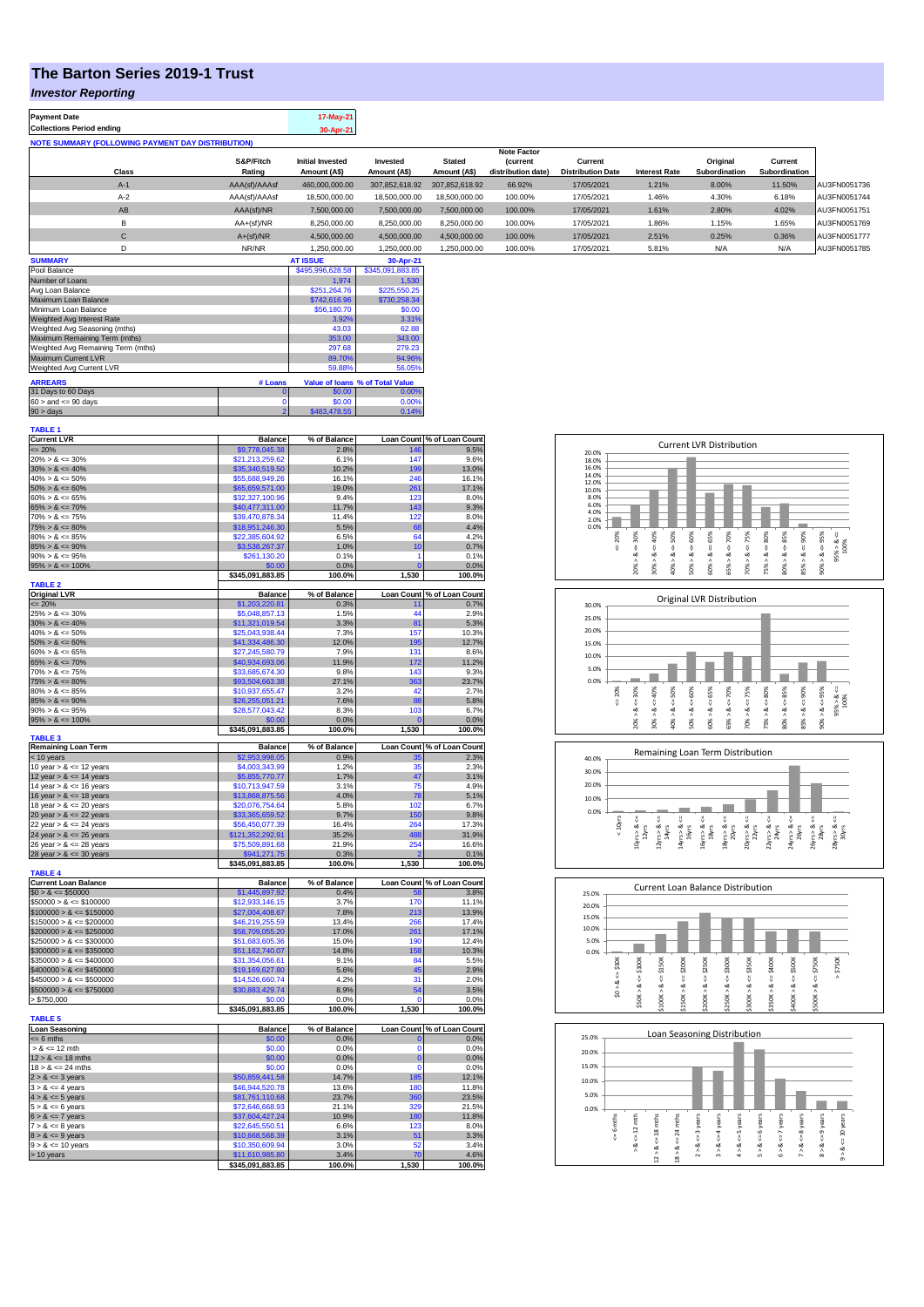## **The Barton Series 2019-1 Trust**

## *Investor Reporting*

| <b>Payment Date</b><br><b>Collections Period ending</b>              |                                     | 17-May-21<br>30-Apr-21 |                   |                            |
|----------------------------------------------------------------------|-------------------------------------|------------------------|-------------------|----------------------------|
| TABLE <sub>6</sub><br>Postcode Concentration (top 10 by value)       | <b>Balance</b>                      | % of Balance           |                   | Loan Count % of Loan Count |
| 2611                                                                 | \$7,007,804.82                      | 2.0%                   | 21                | 1.4%                       |
| 2615                                                                 | \$6,371,084.38                      | 1.8%                   | 29                | 1.9%                       |
| 2914                                                                 | \$6,220,554.82                      | 1.8%                   | 21                | 1.4%                       |
| 5114                                                                 | \$5,211,709.43                      | 1.5%                   | 27                | 1.8%                       |
| 5162<br>2620                                                         | \$5,157,055.54                      | 1.5%                   | 29                | 1.9%                       |
| 2617                                                                 | \$5,036,470.48<br>\$4,799,647.18    | 1.5%<br>1.4%           | 20<br>19          | 1.3%<br>1.2%               |
| 2905                                                                 | \$4,702,050.82                      | 1.4%                   | 19                | 1.2%                       |
| 5158                                                                 | \$4,441,073.67                      | 1.3%                   | 23                | 1.5%                       |
| 5108                                                                 | \$4,289,961.31                      | 1.2%                   | 29                | 1.9%                       |
| <b>TABLE 7</b>                                                       |                                     |                        |                   |                            |
| <b>Geographic Distribution</b>                                       | <b>Balance</b>                      | % of Balance           | <b>Loan Count</b> | % of Loan Count            |
| <b>Australian Capital Territory</b>                                  | \$60,575,003.73                     | 17.6%                  | 246               | 16.1%                      |
| New South Wales<br>Northern Territory                                | \$46,659,338.40                     | 13.5%                  | 197<br>з          | 12.9%                      |
| Queensland                                                           | \$996,872.49<br>\$4,204,799.62      | 0.3%<br>1.2%           | 17                | 0.2%<br>1.1%               |
| South Australia                                                      | \$153,172,053.72                    | 44.4%                  | 773               | 50.5%                      |
| Tasmania                                                             | \$598,482.63                        | 0.2%                   | з                 | 0.2%                       |
| Victoria                                                             | \$16,832,662.97                     | 4.9%                   | 53                | 3.5%                       |
| Western Australia                                                    | \$62,052,670.29                     | 18.0%                  | 238               | 15.6%                      |
| <b>TABLE 8</b>                                                       | \$345,091,883.85                    | 100.0%                 | 1,530             | 100.0%                     |
| Metro/Non-Metro/Inner-City                                           | <b>Balance</b>                      | % of Balance           |                   | Loan Count % of Loan Count |
| Metro                                                                | \$270,869,543.11                    | 78.5%                  | 1182              | 77.3%                      |
| Non-metro                                                            | \$70,444,081.73                     | 20.4%                  | 333               | 21.8%                      |
| Inner city                                                           | \$3,778,259.01<br>\$345,091,883.85  | 1.1%<br>100.0%         | 15<br>1,530       | 1.0%<br>100.0%             |
| <b>TABLE 9</b>                                                       |                                     |                        |                   |                            |
| <b>Property Type</b>                                                 | <b>Balance</b>                      | % of Balance           |                   | Loan Count % of Loan Count |
| <b>Residential House</b>                                             | \$314,687,912.99                    | 91.2%                  | 1384              | 90.5%                      |
| <b>Residential Unit</b>                                              | \$27,495,276.94                     | 8.0%                   | 132               | 8.6%                       |
| Rural<br>Semi-Rural                                                  | \$0.00<br>\$0.00                    | 0.0%<br>0.0%           | 0<br>0            | 0.0%<br>0.0%               |
| <b>High Density</b>                                                  | \$2,908,693.92                      | 0.8%                   | 14                | 0.9%                       |
|                                                                      | \$345,091,883.85                    | 100.0%                 | 1,530             | 100.0%                     |
| <b>TABLE 10</b><br><b>Occupancy Type</b>                             | <b>Balance</b>                      | % of Balance           | <b>Loan Count</b> | % of Loan Count            |
| Owner Occupied                                                       | \$304,679,220.38                    | 88.3%                  | 1335              | 87.3%                      |
| Investment                                                           | \$40,412,663.47                     | 11.7%                  | 195               | 12.7%                      |
|                                                                      | \$345,091,883.85                    | 100.0%                 | 1,530             | 100.0%                     |
| TABLE 11<br><b>Employment Type Distribution</b>                      | <b>Balance</b>                      | % of Balance           | <b>Loan Count</b> | % of Loan Count            |
| Contractor                                                           | \$4,656,296.57                      | 1.3%                   | 17                | 1.1%                       |
| Pay-as-you-earn employee (casual)                                    | \$13,257,354.43                     | 3.8%                   | 66                | 4.3%                       |
| Pay-as-you-earn employee (full time)                                 | \$252,560,379.53                    | 73.2%                  | 1084              | 70.8%                      |
| Pay-as-you-earn employee (part time)                                 | \$31,417,227.95                     | 9.1%                   | 150               | 9.8%                       |
| Self employed                                                        | \$25,106,388.18                     | 7.3%                   | 105               | 6.9%                       |
| No data                                                              | \$18,094,237.19<br>\$0.00           | 5.2%                   | 108<br>C          | 7.1%<br>0.0%               |
| Director                                                             | \$345,091,883.85                    | 0.0%<br>100.0%         | 1,530             | 100.0%                     |
| <b>TABLE 12</b>                                                      |                                     |                        |                   |                            |
| <b>LMI Provider</b>                                                  | <b>Balance</b>                      | % of Balance           |                   | Loan Count % of Loan Count |
| QBE<br>Genworth                                                      | \$320,116,988.44<br>\$24,974,895.41 | 92.8%<br>7.2%          | 1437<br>93        | 93.9%<br>6.1%              |
|                                                                      | \$345,091,883.85                    | 100.0%                 | 1,530             | 100.0%                     |
| <b>TABLE 13</b>                                                      |                                     |                        |                   |                            |
| Arrears                                                              | <b>Balance</b>                      | % of Balance           |                   | Loan Count % of Loan Count |
| $= 0$ days<br>$0 >$ and $\leq$ 30 days                               | \$340,506,146.91<br>\$4,102,258.39  | 98.7%<br>1.2%          | 1511<br>17        | 98.8%<br>1.1%              |
| $30 >$ and $\leq 60$ days                                            | \$0.00                              | 0.0%                   | $\mathbf 0$       | 0.0%                       |
| $60 >$ and $\leq 90$ days                                            | \$0.00                              | 0.0%                   | 0                 | 0.0%                       |
| 90 > days                                                            | \$483,478.55                        | 0.1%                   |                   | 0.1%                       |
| TABLE 14                                                             | \$345,091,883.85                    | 100.0%                 | 1,530             | 100.0%                     |
| <b>Interest Rate Type</b>                                            | <b>Balance</b>                      | % of Balance           | <b>Loan Count</b> | % of Loan Count            |
| Variable                                                             | \$268,361,228.27                    | 77.8%                  | 1209              | 79.0%                      |
| Fixed                                                                | \$76,730,655.58                     | 22.2%                  | 321               | 21.0%                      |
| <b>TABLE 15</b>                                                      | \$345,091,883.85                    | 100.0%                 | 1,530             | 100.0%                     |
| <b>Weighted Ave Interest Rate</b>                                    | <b>Balance</b>                      | <b>Loan Count</b>      |                   |                            |
| <b>Fixed Interest Rate</b>                                           | 3.15%                               |                        |                   |                            |
|                                                                      |                                     |                        |                   |                            |
| TABLE 16<br>COVID-19 Impacted Loan                                   | Impacted (#)                        | Impacted (%)           | Impacted (\$)     |                            |
|                                                                      |                                     | 0.00%                  |                   |                            |
|                                                                      |                                     |                        |                   |                            |
| <b>TABLE 16</b>                                                      |                                     |                        |                   |                            |
| Foreclosure, Claims and Losses (cumulative)<br>Properties foreclosed | <b>Balance</b><br>\$0.00            | <b>Loan Count</b>      |                   |                            |
| Claims submitted to mortgage insurers                                | \$0.00                              | 0                      |                   |                            |
| Claims paid by mortgage insurers                                     | \$0.00                              | $\mathbf 0$            |                   |                            |
| loss covered by excess spread                                        | \$0.00                              | 0                      |                   |                            |
| Amount charged off                                                   | \$0.00                              | $\overline{0}$         |                   |                            |

78.5% 20.4% Metro / Non-Metro / Inner City Distribution<br>1.1% **III** Metro IIII Non-metro IIII Inner city 22.2% Interest Rate Type Distribution 88.3% 11.7% Occupancy Type Distribution ■ Owner Occupied Investment 92.8% 7.2% LMI Provider Distribution QBE Genworth

77.8%

Variable Fixed

 $17.6%$ 

6.6% Geographic Distribution

13.5%

18.0%

44.4%

■ ACT ■ NSW ■ WA ■ Other

Please note: Stratified data excludes loans where the collateral has been sold and there is an LMI claim pending.